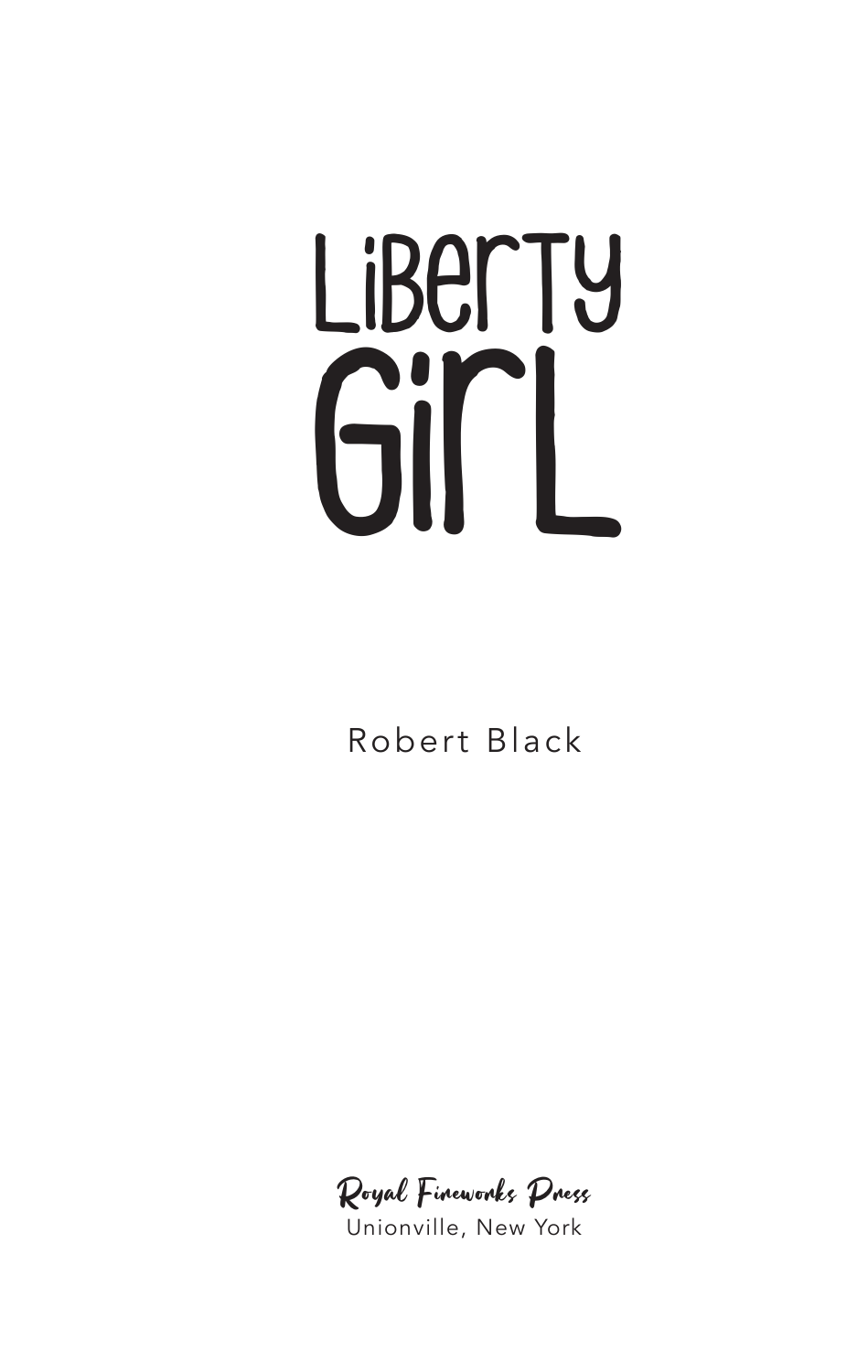*Also by Robert Black, published by Royal Fireworks Press: The Mathematical Lives series The Mathematical Nights series The Eyes of the Enemy Unswept Graves*



Copyright © 2005 Royal Fireworks Online Learning, Inc. All Rights Reserved.

> Royal Fireworks Press P.O. Box 399 41 First Avenue Unionville, NY 10988-0399 (845) 726-4444 fax: (845) 726-3824 email: mail@rfwp.com website: rfwp.com



ISBN: 978-0-88092-489-4

Publisher: Dr. T.M. Kemnitz Editor: Jennifer Ault Book Designer: Kerri Ann Ruhl

Printed and bound in Unionville, New York, at the Royal Fireworks facility. 31my22

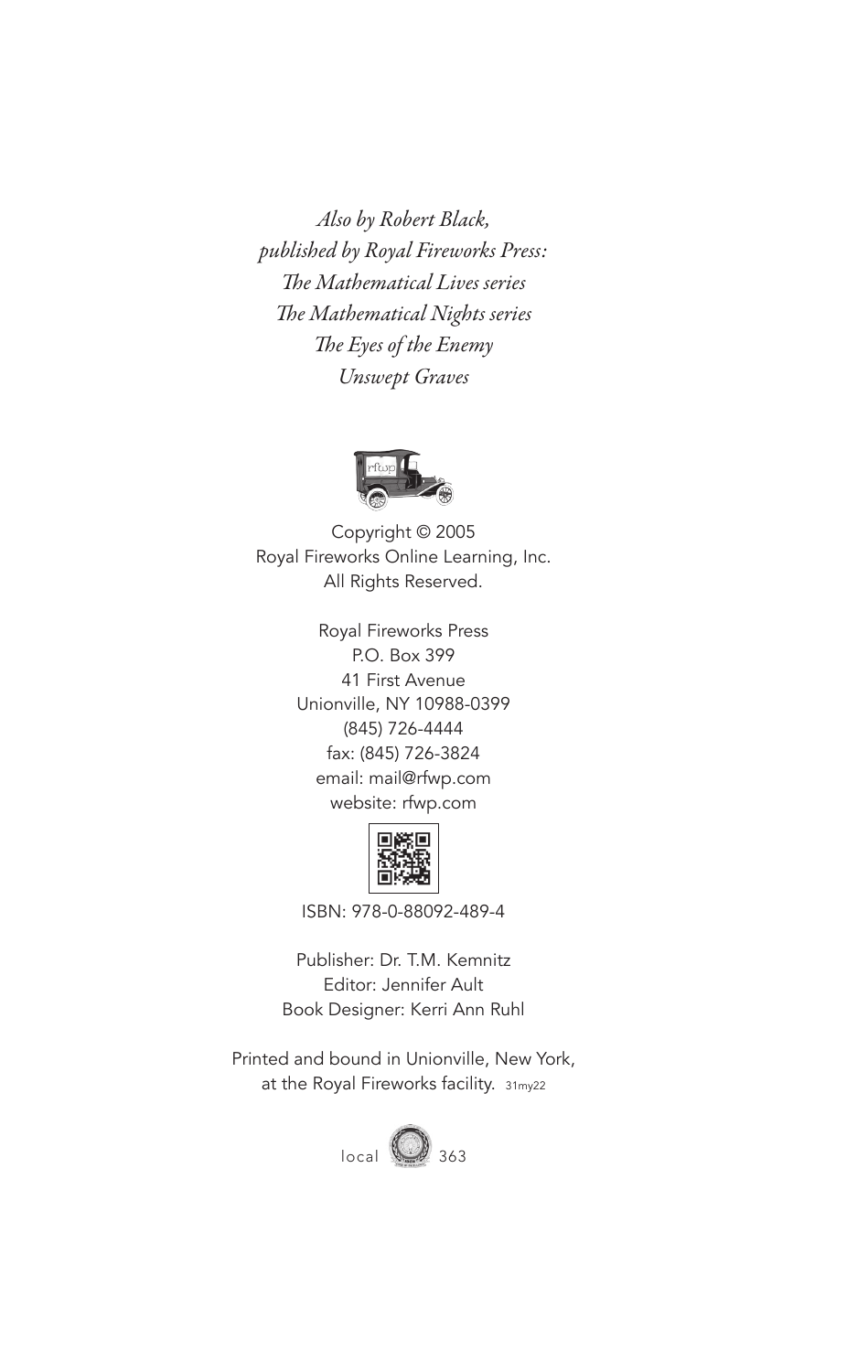## PROLOGUE JUNE 1918

"Eleanor? It's time to wake up, sweetie. We're almost there."

For a moment Eleanor Blizzard thought about pretending that she couldn't hear her father's voice. She was still tired from her family's long journey, and she was comfortably nestled in her bunk. She had never slept on a ship before, and the motion of the waves was surprisingly soothing. Besides, even with her eyes closed, she could that tell that it was barely light outside. What did her father want at such an early hour?

That's when Eleanor finally woke up enough to remember. She didn't want to be asleep after that. She snapped her eyes open and looked out at her father's face through the straw-colored locks of her hair.

"You're sure?" she asked. "We haven't missed it?"

"I looked out the porthole just before I woke you," her father assured her. "The sun's just coming up, and we're right where the steward said we'd be."

Eleanor threw her covers aside and hopped out of the bunk. The trip had already been full of new sights and experiences, but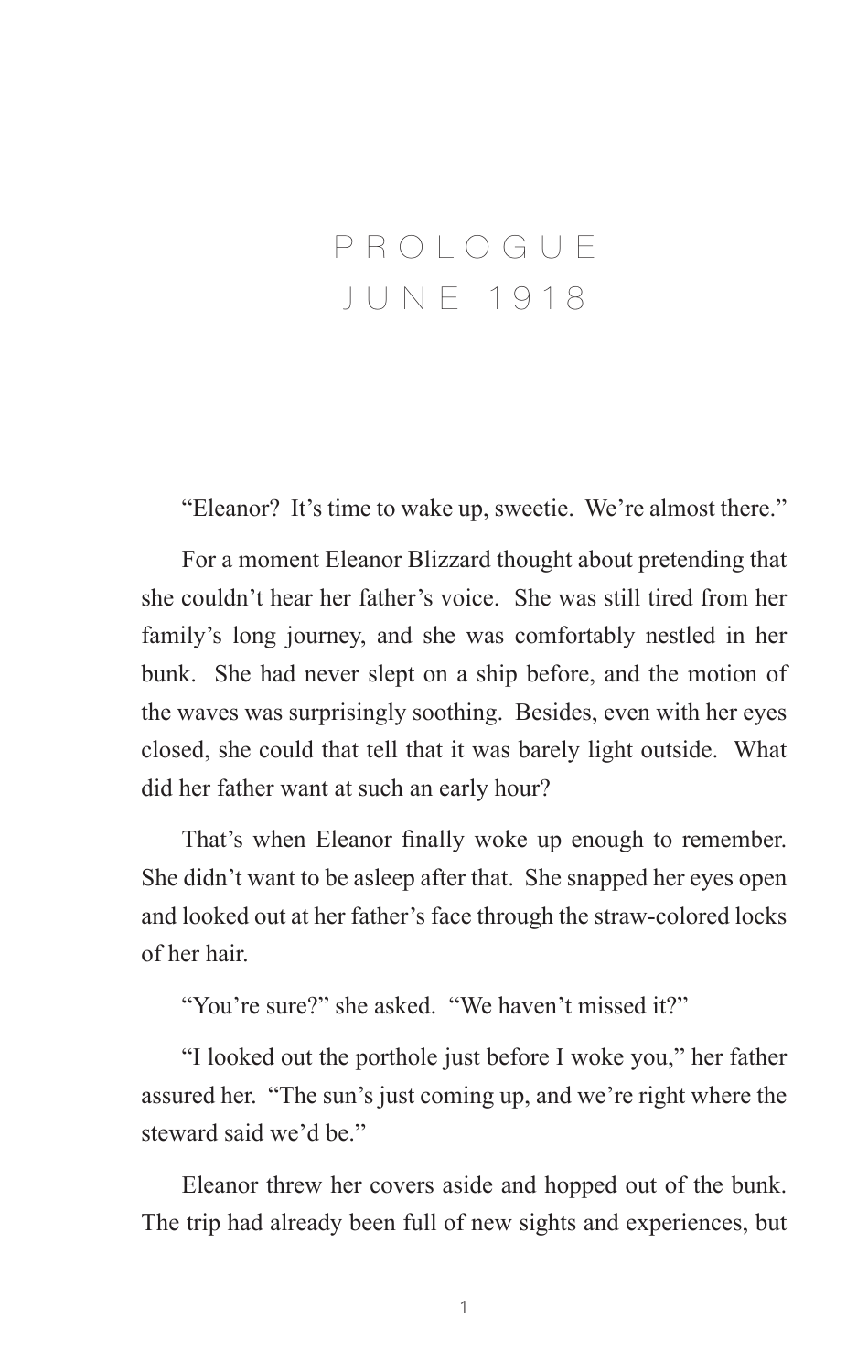this one would be particularly special. On the train ride from Indianapolis to Newport News, Virginia, she had seen coal mines, mountains, and many new towns before getting her first look at the Atlantic Ocean. From Newport News, they had embarked on her first journey aboard a ship as they steamed up the Chesapeake Bay. But even after all she had seen and done, the most exciting part was still to come. This was the day they reached their journey's end, and by a stroke of good luck, the route their ship was taking would set just the right mood for the occasion.

Eleanor's mother was already at the porthole. Faint glimmers of orange light were just beginning to shine on her face. She smiled as Eleanor scampered across the stateroom and joined her. "You're just in time," her mother said. "Look!"

Her parents had already placed a chair beneath the porthole for her to stand on. Eleanor climbed up and peered out at the early morning. The sky was still dark, but orange light was glinting off the water as the sun rose behind them on the other side of the ship. Eleanor wasn't looking at the bay, though. Her gaze went past the water and up to the shoreline, where she saw a series of long, low walls stretching across the landscape, with the tops of a few buildings poking up above them. What dominated the view, however, was an enormous flagpole that was almost exactly in the center of the structure and standing taller than anything else around. A huge American flag was flying from it.

Eleanor could hear the words of "The Star-Spangled Banner" in her head as the first rays of the sun shone on the red, white, and blue. "*Oh, say can you see by the dawn's early light....*"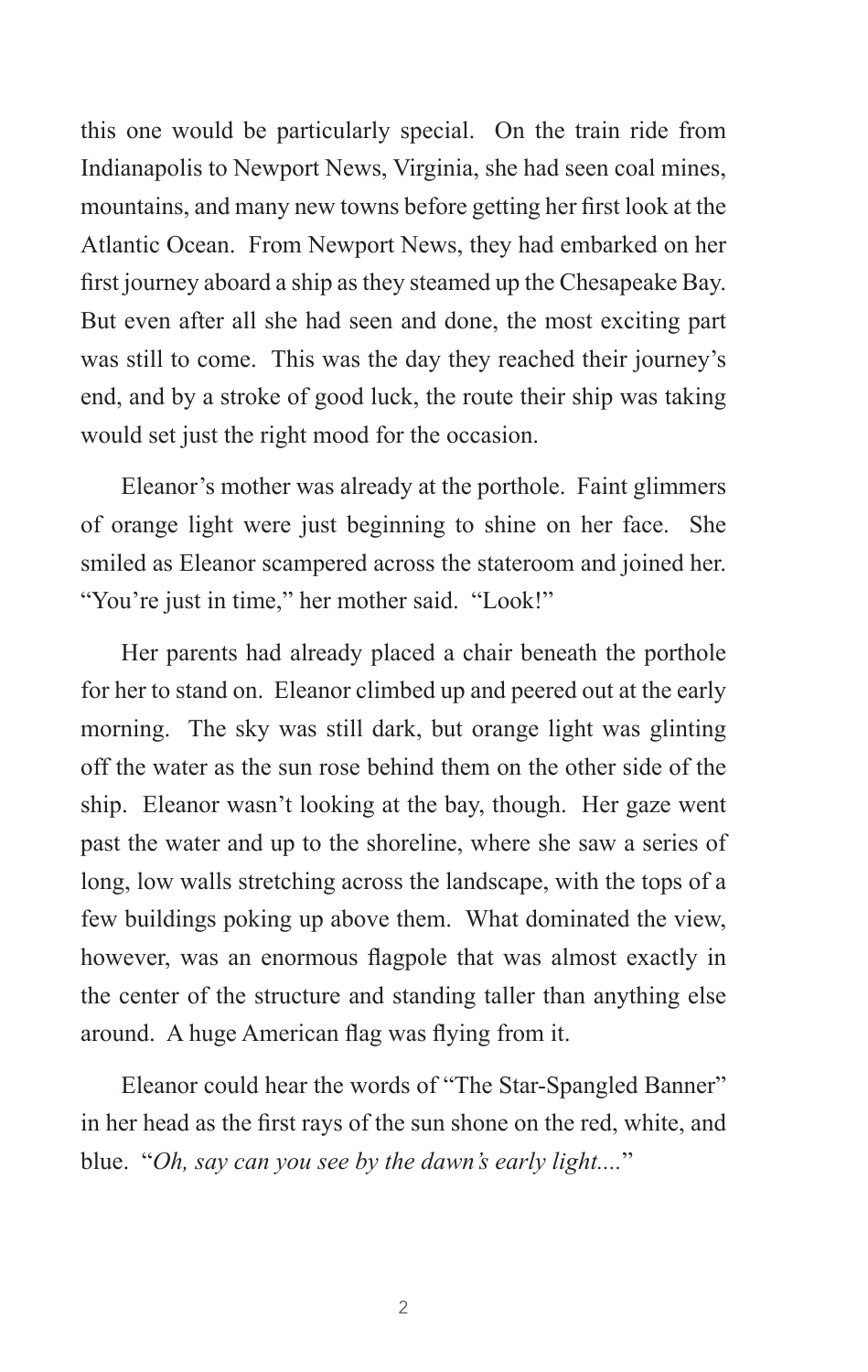It was a different flag now, of course, with forty-eight stars on it instead of fifteen, but it was flying above the same Fort McHenry that Francis Scott Key had seen more than a hundred years earlier. Eleanor was filled with a sense of awe. A spirit of patriotic zeal had been in the air for more than a year—ever since the United States had joined the World War—but to Eleanor it seemed stronger than ever now that she was in sight of such a landmark.

It wasn't until the fort was almost past the porthole that Eleanor realized she hadn't let her parents have a good look. Her father had made this trip before, but it was as new an experience for her mother as it was for her. She quickly pulled away from the porthole and looked over to where her mother was still standing.

"Did you want to look some more, Mama?" she asked.

"I'm fine, dear," her mother replied. "I'm sure we'll have plenty of other chances."

Reassured, Eleanor turned back to see what might come into view next. They were well beyond the fort now, but the sights were almost as exhilarating. Fishing boats, tugboats, steamships, oceanliners, and other craft that Eleanor couldn't identify were either churning their way through the water or docked at the many piers. At last the ship arrived in Baltimore Harbor. Their journey was almost over.

The view was even more impressive once the Blizzard family went up to the deck. Their ship was pulling up to its berth next to a much larger vessel. Eleanor instantly recognized the flag flying from the other ship's mast. It belonged to France, where most of the fighting in the war was going on. Foreign flags were flying

3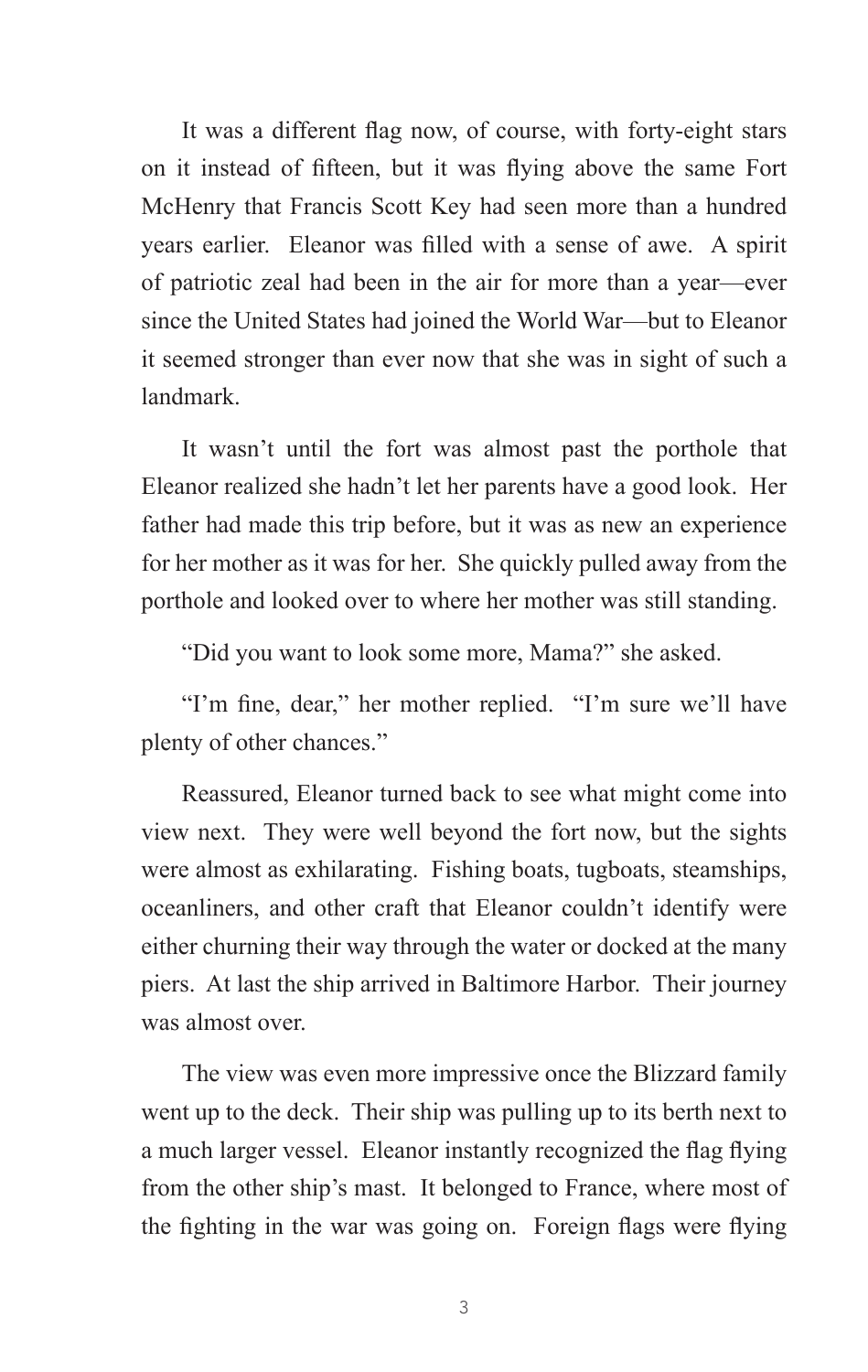on many of the other ships in the harbor as well. Eleanor felt as though the entire world—or at least the part that supported the Allies—was trying to pay the city a visit.

"Are any of your ships here, Daddy?" Eleanor asked.

"I'm not sure," her father replied. "Most of them are still in the shipyard, getting ready for the big launching on the Fourth of July, but there could be one or two in the harbor. We don't hear much in the Accounting Department about where the ships go after they're launched."

Eleanor nodded with understanding, but as they disembarked she kept looking around the harbor just the same. She had missed her father terribly during the months since he had gone to Baltimore, but she had always been proud of him and the work he had gone to do. Just the name of the place where he worked, the Emergency Fleet Corporation, made her feel as though he was playing an important part in winning the war.

They made their way through the crowd gathered at the dock. Eleanor's father hailed a taxi, and soon they were riding through the city. Eleanor was mesmerized by the sights they drove past. Baltimore was completely unlike Indianapolis, and even the most common things looked new and different. The streets were much narrower, and many in the older parts of town were made of cobblestones. A wide sidewalk was all that separated the houses from the street. There was no sign of the large grassy lawns that Eleanor was used to playing on with her friends. The houses themselves were crowded together, and between the main streets were even narrower streets that ran through rows of older, smaller houses.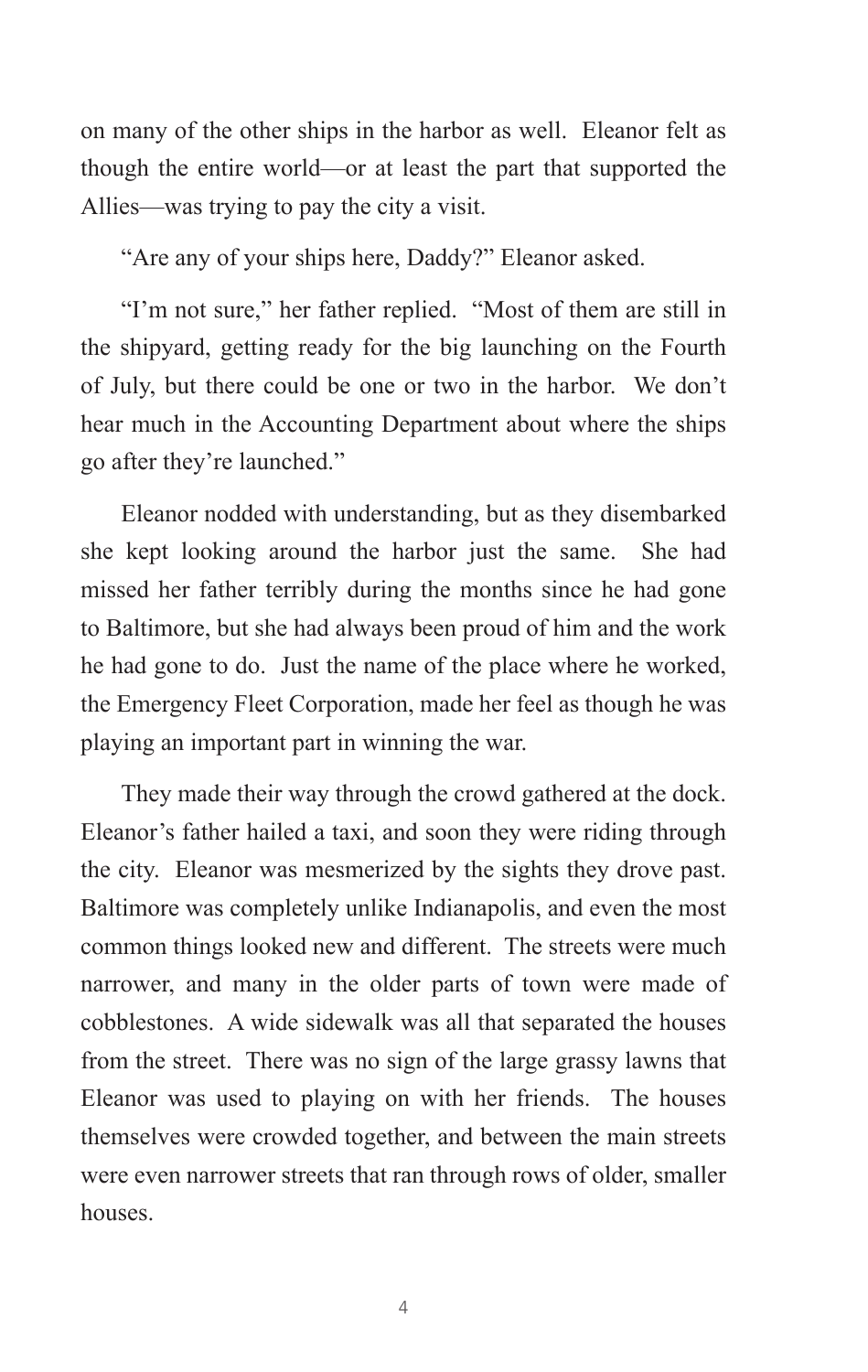The streets held another surprise: a huge number of men in uniform. Eleanor thought she had seen plenty of soldiers on the streets of Indianapolis, but that was nothing compared to the troops that the cab was passing. Men from both the Army and the Navy were everywhere, from the harbor to the streets, stores, and markets. Eleanor had heard patriotic speakers boast about how large the American war effort was, but seeing so many troops in one place made it seem much more real than before.

"Is this your first time in the city?" asked the cab driver. Eleanor wondered if he had looked back at her and noticed the way she had been staring out of the cab.

"I've been here since February," Eleanor's father told him, "but my wife and daughter waited until the school year was over to join me."

"Are you moving here to stay?" the cab driver asked him.

"Just as long as the war goes on," replied Eleanor's father. "That's why we came."

"Daddy builds ships so we can send things over to the Allies," added Eleanor.

The cab driver glanced back at her father. "Is that right?"

Eleanor's father chuckled. "Well, I don't actually build the ships," he said. "I just help keep the books."

"Hey, everybody's gotta do their bit," said the cab driver. "We all kick in, and Fritzie'll be heading back to Berlin in no time. I just read in the paper that the doughboys are stickin' it to 'em in someplace called...uh, Boys-Dee-Bellow, I think it is. Something like that."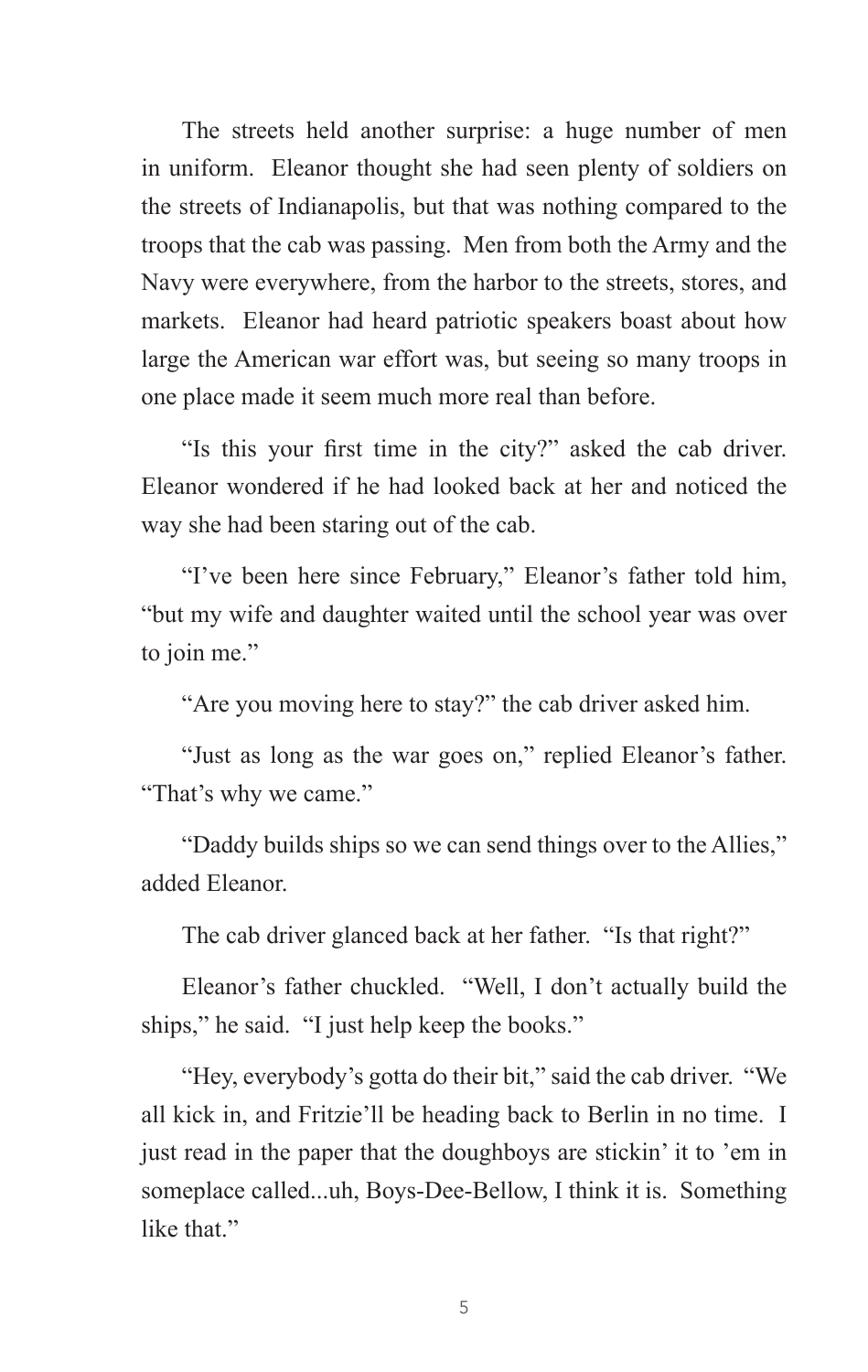"I believe the French pronounce it *Bois de Belleau*," said Eleanor's father. "Belleau Wood to you and me. I saw that in the paper, too."

"However you say it, I'll bet Fritzie wishes our boys weren't there," said the cab driver. "Maybe it won't be too long before the war's over."

"Let's hope so," said Eleanor's mother.

"So where are y'all coming from?" the cab driver asked.

"Indiana," Eleanor's mother replied.

"Really?" asked the cab driver. "I've never met anyone from there before. That makes you my first...uh, what do you call people from Indiana?"

"Hoosiers!" Eleanor answered enthusiastically.

The cab driver looked over his shoulder at her curiously for a moment. "That's a funny name. What's it mean?"

"No one's really certain," said Eleanor's father. "It's one of those names that stuck without anyone remembering where it came from."

The cab driver shrugged. "Whatever suits you." He glanced back at Eleanor again. "So how do you like Baltimore so far, sweetheart?"

Eleanor smiled shyly. "It's so busy," she replied. "And there are so many soldiers around."

"Yeah, lots of doughboys come through here on their way to France," said the cab driver. He looked back at her again and smiled as he added, "Could be pretty nice for you if this war does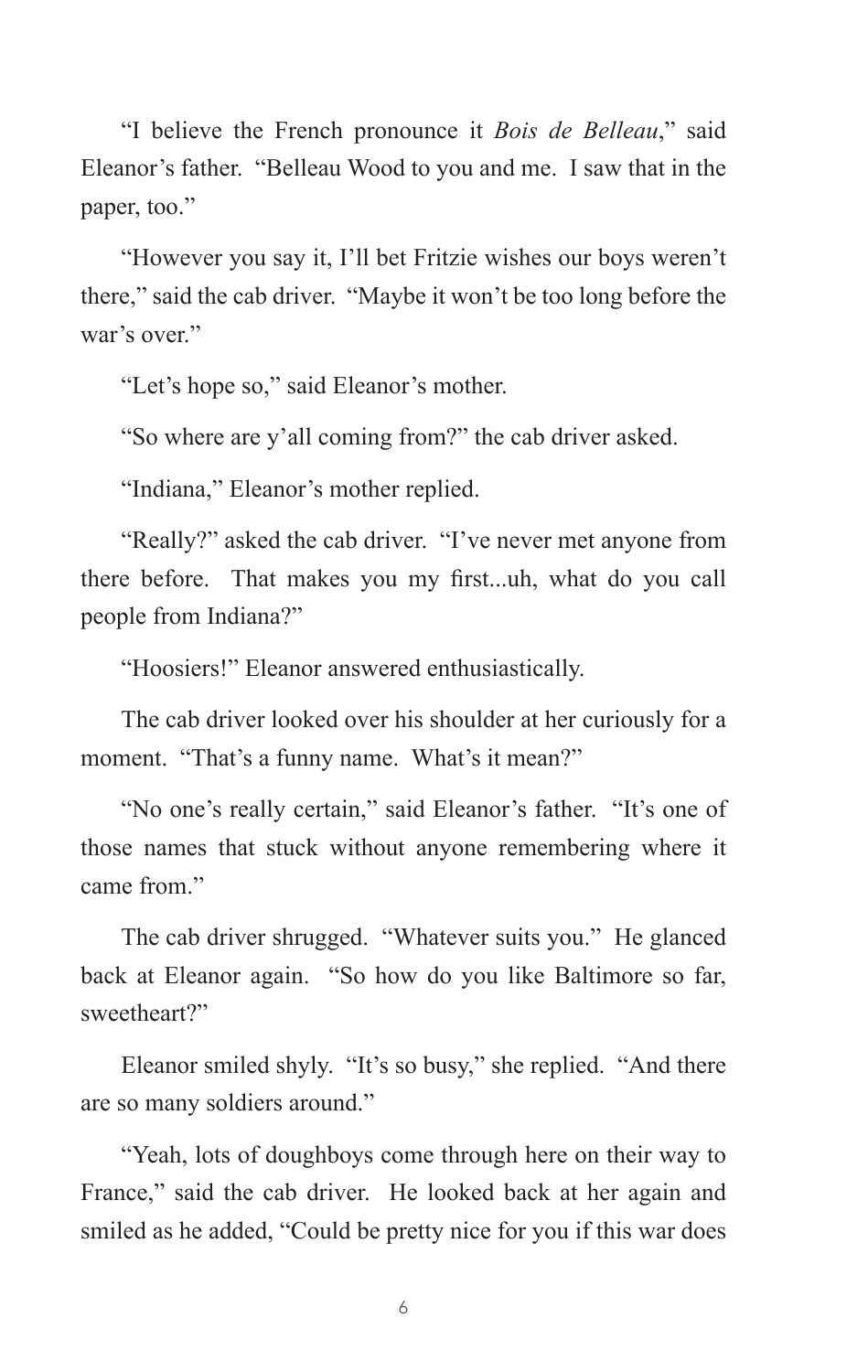keep going on. You could have doughboys lining up to court you someday."

Eleanor blushed and quickly looked away—which, she figured, was probably the reaction the cab driver had been aiming for. At only eleven years old, she was hardly ready for anyone to be courting her, let alone someone in the Army. She hoped there weren't too many more people in the city who thought it was amusing to make little girls feel awkward.

Fortunately, the cab ride didn't last much longer, sparing Eleanor more chances for embarrassment. They turned one last corner and pulled up in front of a three-story red brick house. Eleanor's father had brought them photographs of the building and their second-floor apartment inside it, but the actual house was a far more impressive sight. It was probably older than any building in the entire city of Indianapolis, but it had a stately appearance that defied the passage of time. It even had an open space on one side of it, unlike all of the other houses, which were crammed together. Eleanor caught a glimpse of a high board fence surrounding what she hoped was a back yard. But the most striking sight of all was a set of gleaming white marble steps and a shiny brass rail that led up to the front door.

A well-dressed woman who looked a few years older than Eleanor's parents came out to meet them. "Welcome back, Mr. Blizzard!" she called. "I hope your trip went well."

"Everything went fine, Mrs. Palmer," Eleanor's father replied cheerfully. "Allow me to introduce my family. This is my wife Alma and our daughter Eleanor."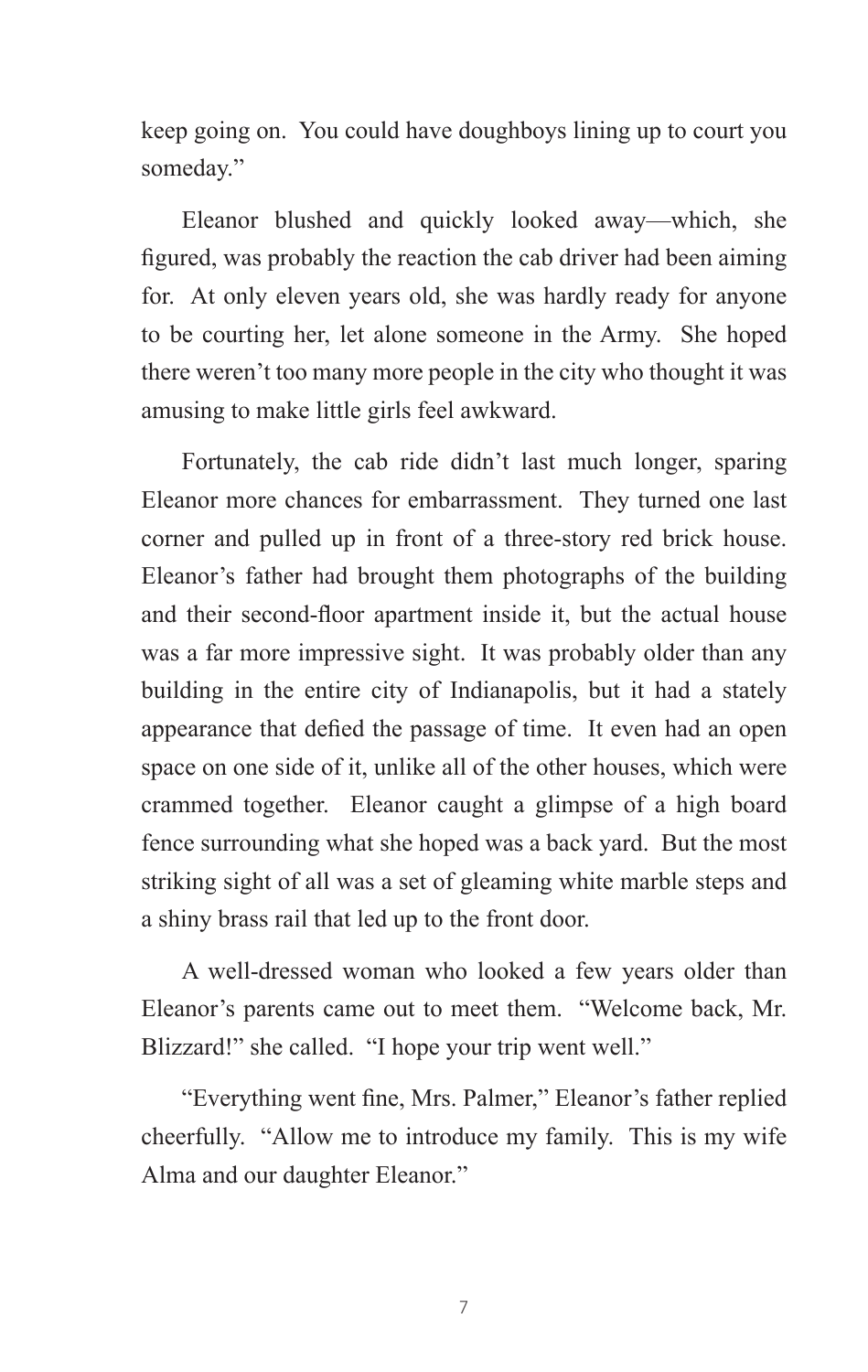"How delightful to meet you at last," enthused Mrs. Palmer. She walked down the white marble steps to join them on the sidewalk.

"It's good to meet you, too, Mrs. Palmer," said Eleanor's mother. "Charles speaks highly of you and your husband. We're glad he found such a wonderful place for us to stay."

"Please, call me Lucy," smiled Mrs. Palmer. "Mr. Blizzard has talked about you so much that I feel like we're friends already." Turning to Eleanor, she added, "And you, sugar, are simply adorable. It's going to be quite a change, having a child around here."

Eleanor smiled. Mrs. Palmer spoke with the same Southern accent as the rest of the people she had met in recent days, but it had a more genteel quality to it. "Pleased to meet you, ma'am," she replied.

"Well now, why don't y'all come in?" invited Mrs. Palmer. She turned and started back toward the door. "Your rooms are all ready, so I'll let you get settled."

"Is Mr. Palmer around?" Eleanor's father asked. "We should probably say hello to him as well."

"I'm afraid he's asleep right now," Mrs. Palmer replied. She turned to Eleanor's mother and explained, "My husband is a bartender over at the Belvedere Hotel. He works nights mostly, so he sleeps during much of the day."

"In that case, we'll be happy to meet him later," Eleanor's mother told her.

8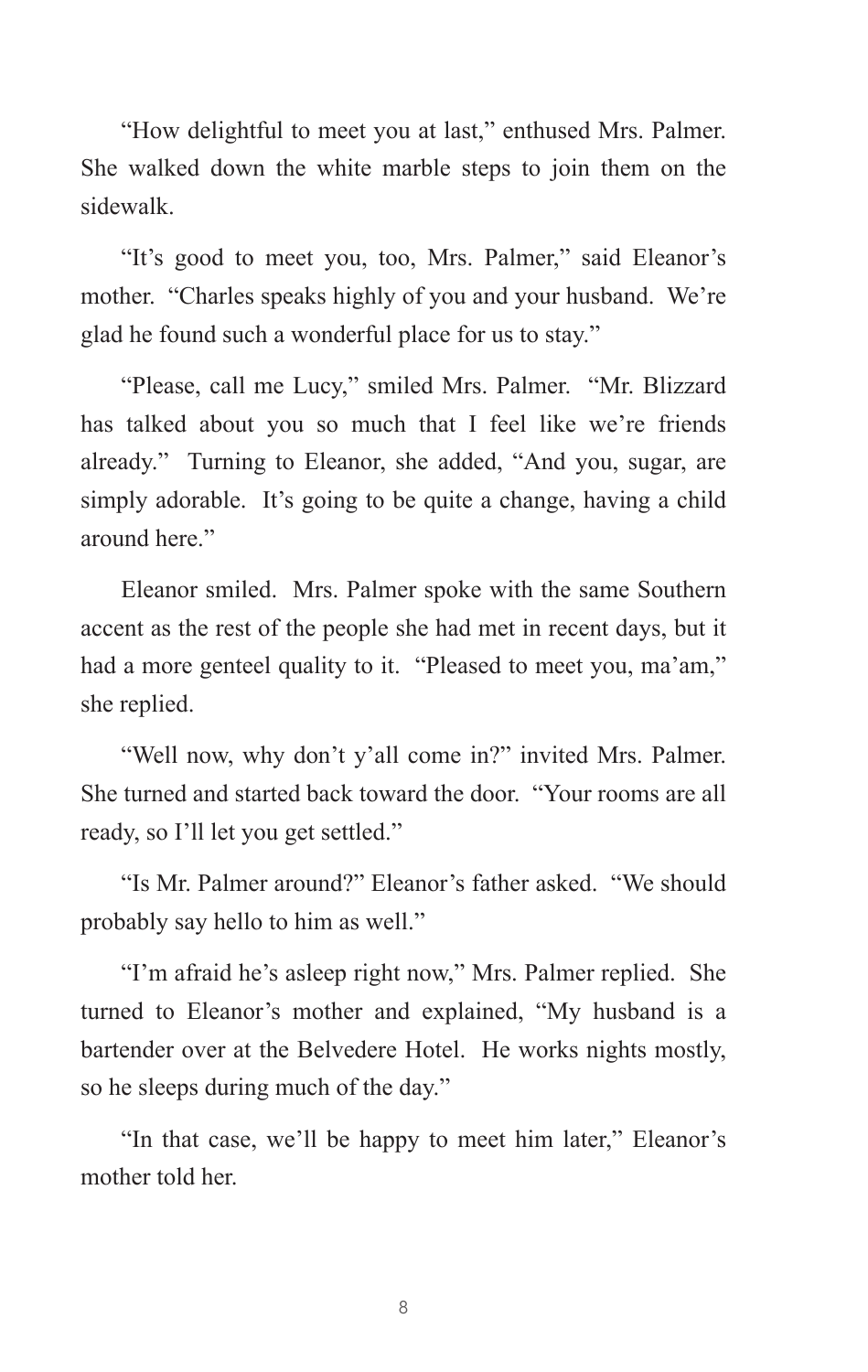"He should be up by the middle of the afternoon," said Mrs. Palmer. "We were planning on going to Pimlico later on. Do y'all follow the racing news much?"

"My favorite driver is Jules Goux," said Eleanor. She was trying to keep up with all the new and different things around her, hoping there might be something she could relate to.

Unfortunately, Eleanor's remark only made Mrs. Palmer look puzzled. "Jules who?" she asked.

Eleanor's father smiled. "I'm afraid we followed a different kind of racing in Indianapolis," he said. "Jules Goux was the winner of our 500-mile automobile race a few years ago."

"Oh!" laughed Mrs. Palmer. "No, sugar, I meant the horse races," she told Eleanor. "Mr. Palmer and I go all the time. We'd love to tell you all about it."

Eleanor nodded, deciding that it might be better not to say anything more for the moment. It was as if she had come to a completely new world with different surroundings and different people—a completely different life. It was exciting, but if the morning was any indication, it could be a challenge as well. There was no telling what she might have to face next.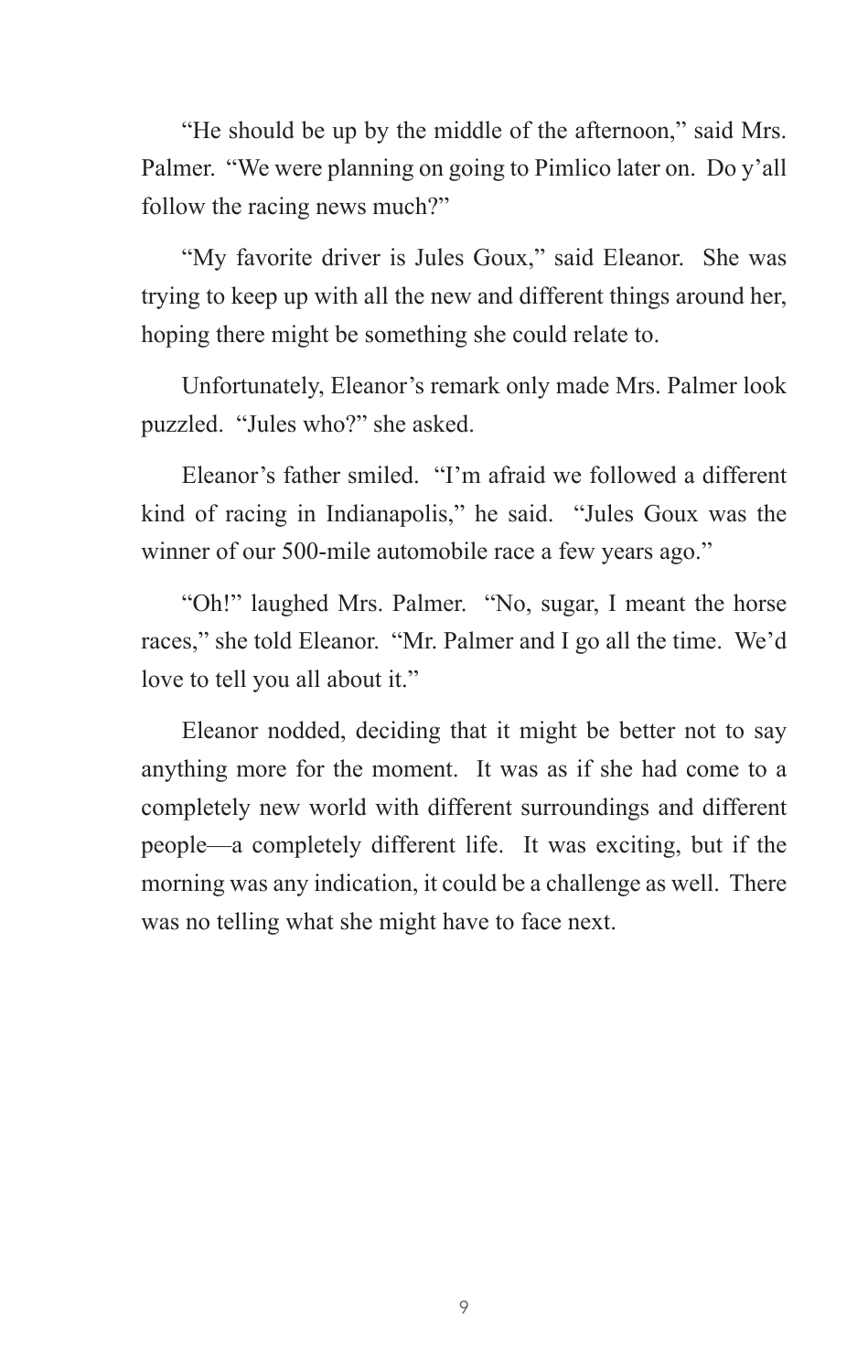## PART I AUGUST 1918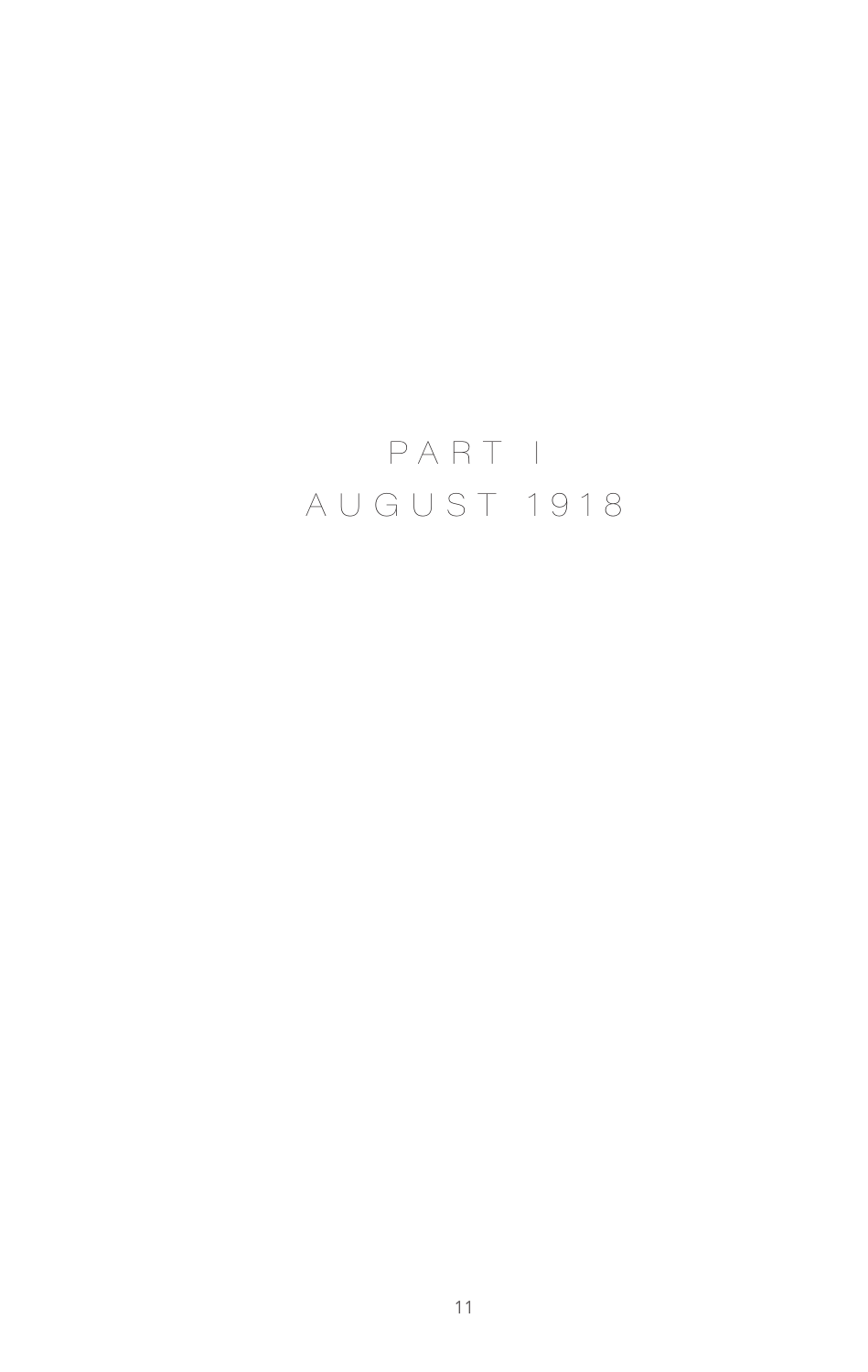## CHAPTER ONE

The sick old lady in the window across the street was crying again, just as she did every day. Eleanor was trying her best not to do the same.

The weeks since her family had arrived in Baltimore had become increasingly difficult. At first Eleanor had been excited and curious about all of the new and different things there were to see. She had gone with her mother to find a new market, a new butcher shop, and other places to buy the necessities for the household. She had met Asian people for the first time when her mother took her to the nearby Chinese laundry. Her family had walked around town or ridden the streetcars to Baltimore's many attractions and historical sights. But as time went on, the new and different inevitably became the old and familiar, and Eleanor soon felt as if she was dragging herself through days that had become impossibly long. Only the weekends, when her parents had time to take her on trips to the country or along Chesapeake Bay, still held any hope for adventure. Between one weekend and the next lay an ever-widening gulf of tedium.

A streetcar rumbled by. The clatter of its wheels on the tracks in the middle of the street pulled Eleanor's attention back to the scene outside. Across the street, the sick old lady's houseman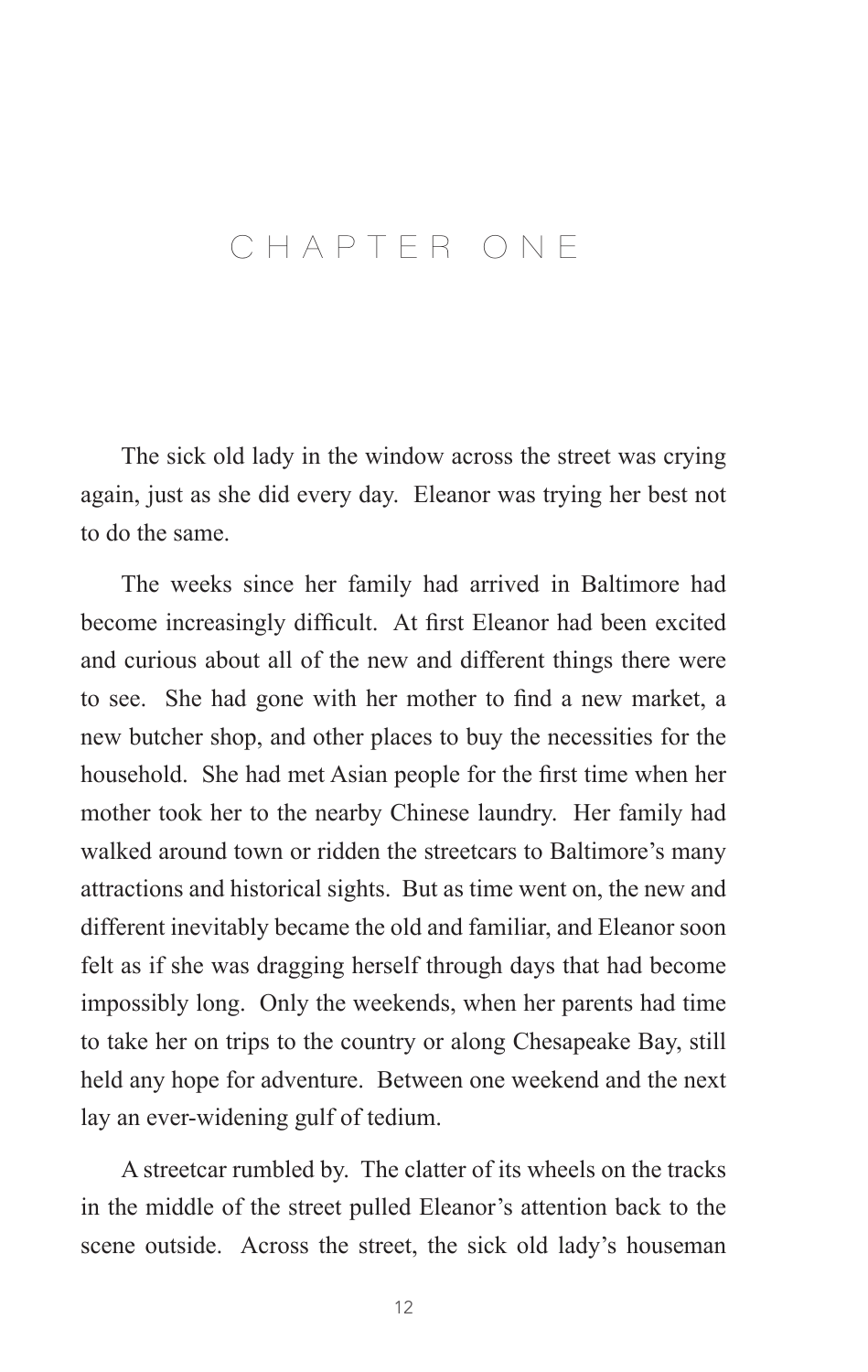brought her two Pekingese dogs out for their midday walk. Eleanor watched as they went by, marking off the event on the list she kept in her head to help her get through the day.

She missed home. In Indiana, her family had a large house all their own, with a wide breezy front porch and a lush grassy yard around it. The apartment house in Baltimore was certainly much more grand, with its marble steps and fireplaces, its high ceilings, and its beautiful antique furniture, but her family was confined to a limited part of it. Their little apartment had only a small kitchen, a bathroom, a living and dining room where her parents also slept, and Eleanor's bedroom. The building's back yard was too small for Eleanor to play in it much, and she had to keep fairly quiet during the day anyway so that she wouldn't wake Mr. Palmer.

She also missed her friends. In Indiana, she had spent her days as part of the "secret" club her father had once dubbed "The Slick Six." They met regularly at one another's houses, filling their afternoons with private discussions and elaborate refreshments that their mothers prepared for them. Or, because it was the middle of summer, her family might have been at one of the many resorts and campgrounds along the White River that they usually went to, where she could have been playing with some of her cousins. There were no other children in her new neighborhood, and there weren't likely to be any others before the start of the school year. Until then, Eleanor was on her own in a world full of adults.

"Eleanor?" her mother called. Eleanor looked away from the window and saw her mother come into the room. "I'm going downstairs to see Mrs. Palmer for a few minutes," her mother told her.

"All right, Mama," Eleanor replied. "I'll be okay here."